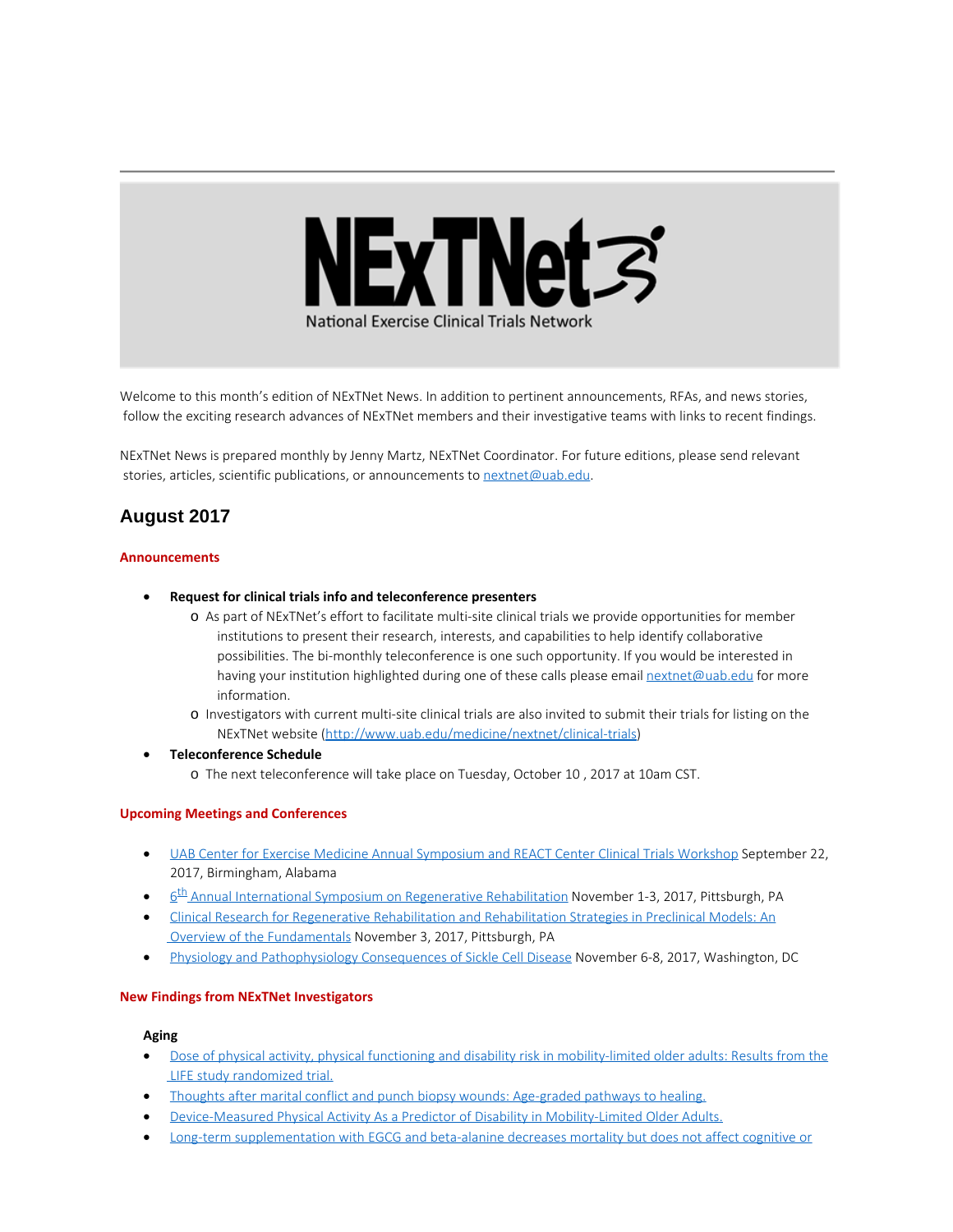[muscle function in aged mice.](https://www.ncbi.nlm.nih.gov/pubmed/28818411)

- [Energy expenditure responses to exercise training in older women.](https://www.ncbi.nlm.nih.gov/pubmed/28774950)
- · [Effects of concurrent and aerobic exercises on postexercise hypotension in elderly hypertensive men.](https://www.ncbi.nlm.nih.gov/pubmed/28804048)

# **Cancer**

- · [Patient preference and timing for exercise in breast cancer care.](http://www.ncbi.nlm.nih.gov/pubmed/28840334)
- · [Diet and Exercise and Serum Markers of Oxidative Stress-Response.](https://www.ncbi.nlm.nih.gov/pubmed/28698246)
- · [Combining quantitative and qualitative breast density measures to assess breast cancer risk.](https://www.ncbi.nlm.nih.gov/pubmed/28830497)
- · [Resistance training reduces inflammation and fatigue and improves physical function in older breast cancer](https://www.ncbi.nlm.nih.gov/pubmed/28832427)  [survivors.](https://www.ncbi.nlm.nih.gov/pubmed/28832427)

# **Cardiovascular**

- [The effect of exercise training on biventricular myocardial strain in heart failure with preserved ejection fraction.](https://www.ncbi.nlm.nih.gov/pubmed/28772048)
- · [Fine particulate matter and cardiovascular disease: Comparison of assessment methods for long-term exposure.](https://www.ncbi.nlm.nih.gov/pubmed/28763730)
- [Sex-Specific Maximum Predicted Heart Rate and Its Prognosis for Mortality and Myocardial Infarction.](https://www.ncbi.nlm.nih.gov/pubmed/28708776)
- · [Muscle contraction induced arterial shear stress increases endothelial nitric oxide synthase phosphorylation in](http://www.ncbi.nlm.nih.gov/pubmed/28801524)  [humans.](http://www.ncbi.nlm.nih.gov/pubmed/28801524)
- · [Clinical relevance of the modified physical performance test versus the short physical performance battery for](https://www.ncbi.nlm.nih.gov/pubmed/28835180)  [detecting mobility impairments in older men with peripheral arterial disease.](https://www.ncbi.nlm.nih.gov/pubmed/28835180)
- · [Relationships between central arterial stiffness, lean body mass, and absolute and relative strength in young](https://www.ncbi.nlm.nih.gov/pubmed/28815984) and older men and women.

# **Cell and Molecular Biology**

[Anti-inflammatory effects of exercise training in adipose tissue do not require FGF21.](https://www.ncbi.nlm.nih.gov/pubmed/28765264)

#### **Exercise – Diet/Disease/Drug/Device/Environmental Interactions**

- [Prognostic value of exercise capacity among men undergoing pharmacologic treatment for erectile dysfunction:](https://www.ncbi.nlm.nih.gov/pubmed/28805967)  [The FIT Project.](https://www.ncbi.nlm.nih.gov/pubmed/28805967)
- · [Role of Inactivity in Chronic Diseases: Evolutionary Insight and Pathophysiological Mechanisms.](https://www.ncbi.nlm.nih.gov/pubmed/28814614)
- · [Comparing Performance During Morning vs. Afternoon Training Sessions in Intercollegiate Basketball Players.](https://www.ncbi.nlm.nih.gov/pubmed/28538305)

#### **Metabolic**

· [Defects in skeletal muscle subsarcolemmal mitochondria in a non-obese model of type 2 diabetes mellitus.](https://www.ncbi.nlm.nih.gov/pubmed/28850625)

#### **Neuroscience and Stroke**

- [Persistent uncrossed corticospinal connections in patients with intractable focal epilepsy.](https://www.ncbi.nlm.nih.gov/pubmed/28830029)
- · [Concussion: Evaluation and management.](https://www.ncbi.nlm.nih.gov/pubmed/28806161)

#### **Pulmonary**

· [Pulmonary Endpoints in Duchenne Muscular Dystrophy. A Workshop Summary.](https://www.ncbi.nlm.nih.gov/pubmed/28636407)

#### **Other**

· [Dissociating external power from intramuscular exercise intensity during intermittent bilateral knee-extension in](https://www.ncbi.nlm.nih.gov/pubmed/28776675)  [humans.](https://www.ncbi.nlm.nih.gov/pubmed/28776675)

# **Additional New Findings**

- · [The Combined Intervention with Germinated Vigna radiata and Aerobic Interval Training Protocol Is an Effective](http://www.ncbi.nlm.nih.gov/pubmed/28753963)  [Strategy for the Treatment of Non-Alcoholic Fatty Liver Disease \(NAFLD\) and Other Alterations Related to the](http://www.ncbi.nlm.nih.gov/pubmed/28753963)  [Metabolic Syndrome in Zucker Rats.](http://www.ncbi.nlm.nih.gov/pubmed/28753963)
- · [Muscular fatigue in response to different modalities of CrossFit sessions.](http://www.ncbi.nlm.nih.gov/pubmed/28753624)
- · [Impact of Exercise on Cardiometabolic Component Risks in Spinal Cord-injured Humans.](http://www.ncbi.nlm.nih.gov/pubmed/28753161)
- · [Number and Severity of Type 2 Diabetes among Family Members Are Associated with Nutrition and Physical](http://www.ncbi.nlm.nih.gov/pubmed/28752087)  [Activity Behaviors.](http://www.ncbi.nlm.nih.gov/pubmed/28752087)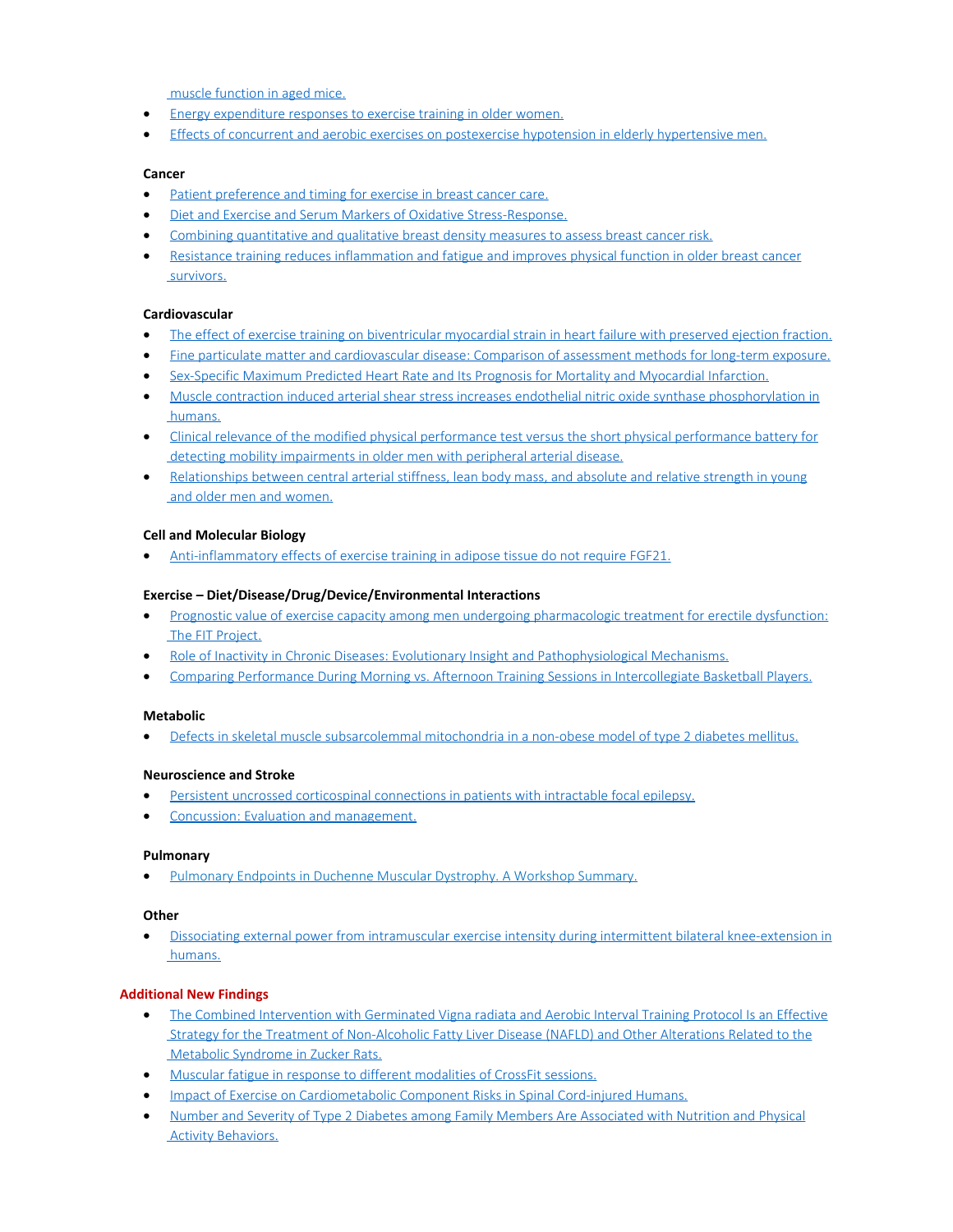- [Does Regular Exercise Counter T Cell Immunosenescence Reducing the Risk of Developing Cancer and](http://www.ncbi.nlm.nih.gov/pubmed/28751932)  [Promoting Successful Treatment of Malignancies?](http://www.ncbi.nlm.nih.gov/pubmed/28751932)
- · [Different weight bearing push-up plus exercises with and without isometric horizontal abduction in subjects](http://www.ncbi.nlm.nih.gov/pubmed/28750968) with scapular winging: A randomized trial.
- · [Lifestyle Risk Factors Increase the Risk of Hospitalization for Sciatica: Findings of Four Prospective Cohort](http://www.ncbi.nlm.nih.gov/pubmed/28750940)  [Studies.](http://www.ncbi.nlm.nih.gov/pubmed/28750940)
- · [The facilitators and barriers of physical activity among Aboriginal and Torres Strait Islander regional sport](http://www.ncbi.nlm.nih.gov/pubmed/28749566)  [participants.](http://www.ncbi.nlm.nih.gov/pubmed/28749566)
- [Reliability of heart rate mobile apps in young healthy adults: exploratory study and research directions.](http://www.ncbi.nlm.nih.gov/pubmed/28749320)
- · [Multiple Risk Factor Counseling to Promote Heart-healthy Lifestyles in the Chest Pain Observation Unit: Pilot](http://www.ncbi.nlm.nih.gov/pubmed/28748625)  [Randomized Controlled Trial.](http://www.ncbi.nlm.nih.gov/pubmed/28748625)
- · [Training and acute exercise modulates mitochondrial dynamics in football players' blood mononuclear cells.](http://www.ncbi.nlm.nih.gov/pubmed/28748372)
- [Study protocol: a mixed methods feasibility study for a loaded self-managed exercise programme for](http://www.ncbi.nlm.nih.gov/pubmed/28748107)  [patellofemoral pain.](http://www.ncbi.nlm.nih.gov/pubmed/28748107)
- · [Prolonged running increases knee moments in sidestepping and cutting manoeuvres in sport.](http://www.ncbi.nlm.nih.gov/pubmed/28754606)
- [Cytokine responses to exercise and activity in patients with chronic fatigue syndrome: Case control study.](http://www.ncbi.nlm.nih.gov/pubmed/28779554)
- · [Effects of interventions with a physical activity component on bone health in obese children and adolescents: a](http://www.ncbi.nlm.nih.gov/pubmed/28779404)  [systematic review and meta-analysis.](http://www.ncbi.nlm.nih.gov/pubmed/28779404)
- · [Digital health behaviour change interventions targeting physical activity and diet in cancer survivors: a](http://www.ncbi.nlm.nih.gov/pubmed/28779220)  [systematic review and meta-analysis.](http://www.ncbi.nlm.nih.gov/pubmed/28779220)
- · [Endurance performance is enhanced by intermittent hyperbaric exposure via up-regulation of proteins involved](http://www.ncbi.nlm.nih.gov/pubmed/28778990)  [in mitochondrial biogenesis in mice.](http://www.ncbi.nlm.nih.gov/pubmed/28778990)
- · [Improvement of obesity-linked skeletal muscle insulin resistance by strength and endurance training.](http://www.ncbi.nlm.nih.gov/pubmed/28778962)
- [The relationship between physical activity, and physical performance and psycho-cognitive functioning in older](http://www.ncbi.nlm.nih.gov/pubmed/28778824)  [adults living in residential aged care facilities.](http://www.ncbi.nlm.nih.gov/pubmed/28778824)
- · [Training load does not affect detraining's effect on muscle volume, muscle strength and functional capacity](http://www.ncbi.nlm.nih.gov/pubmed/28778747)  [among older adults.](http://www.ncbi.nlm.nih.gov/pubmed/28778747)
- [Exercise-associated extrapyramidal symptoms during treatment with long-acting injectable antipsychotic](http://www.ncbi.nlm.nih.gov/pubmed/28777027)  [medications: A case report.](http://www.ncbi.nlm.nih.gov/pubmed/28777027)
- · [Are Physical activity and Benefits Maintained After Long-Term Telerehabilitation in COPD?](http://www.ncbi.nlm.nih.gov/pubmed/28775800)
- · [Delivering an in-Home Exercise Program via Telerehabilitation: A Pilot Study of Lung Transplant Go \(LTGO\).](http://www.ncbi.nlm.nih.gov/pubmed/28775798)
- [Prevalence of Mental Health Problems and Factors Associated with Psychological Distress in Mountain](http://www.ncbi.nlm.nih.gov/pubmed/28775701)  [Exercisers: A Cross-Sectional Study in Austria.](http://www.ncbi.nlm.nih.gov/pubmed/28775701)
- · [Energy expenditure responses to exercise training in older women.](http://www.ncbi.nlm.nih.gov/pubmed/28774950)
- [Understanding health care provider barriers to hospital affiliated medical fitness center facility referral: a](http://www.ncbi.nlm.nih.gov/pubmed/28774290)  [questionnaire survey and semi structured interviews.](http://www.ncbi.nlm.nih.gov/pubmed/28774290)
- · [Physical activity, sedentary behaviour and sleep in COPD guidelines: A systematic review.](http://www.ncbi.nlm.nih.gov/pubmed/28774202)
- [Physical activity patterns and clusters in 1001 patients with COPD.](http://www.ncbi.nlm.nih.gov/pubmed/28774199)
- [Experiences of patients undergoing pulmonary rehabilitation during an exacerbation of chronic respiratory](http://www.ncbi.nlm.nih.gov/pubmed/28774198)  [disease.](http://www.ncbi.nlm.nih.gov/pubmed/28774198)
- · [Motoneuron activity is required for enhancements in functional recovery after peripheral nerve injury in](http://www.ncbi.nlm.nih.gov/pubmed/28771790)  [exercised female mice.](http://www.ncbi.nlm.nih.gov/pubmed/28771790)
- · [Exercise Predicts Long-Term Weight Loss in Women with Class 1 and 2 Obesity Through Effects on Emotional](http://www.ncbi.nlm.nih.gov/pubmed/28771085)  [Eating and Its Correlates.](http://www.ncbi.nlm.nih.gov/pubmed/28771085)
- · Hypercapnia in diving: a review of CO₂ [retention in submersed exercise at depth.](http://www.ncbi.nlm.nih.gov/pubmed/28779577)
- [Cytokine responses to exercise and activity in patients with chronic fatigue syndrome: Case control study.](http://www.ncbi.nlm.nih.gov/pubmed/28779554)
- · [Effects of interventions with a physical activity component on bone health in obese children and adolescents: a](http://www.ncbi.nlm.nih.gov/pubmed/28779404)  [systematic review and meta-analysis.](http://www.ncbi.nlm.nih.gov/pubmed/28779404)
- · [Corrigendum to "Physical activity and sedentary behavior in people with major depressive disorder: A](http://www.ncbi.nlm.nih.gov/pubmed/28802116)  [systematic review and meta-analysis" \[J. Affect. Disord. 210 \(2017\) 139-150\].](http://www.ncbi.nlm.nih.gov/pubmed/28802116)
- · [Heritability estimates of endurance-related phenotypes: A systematic review and meta-analysis.](http://www.ncbi.nlm.nih.gov/pubmed/28801974)
- [Effects of training status on PDH regulation in human skeletal muscle during exercise.](http://www.ncbi.nlm.nih.gov/pubmed/28801776)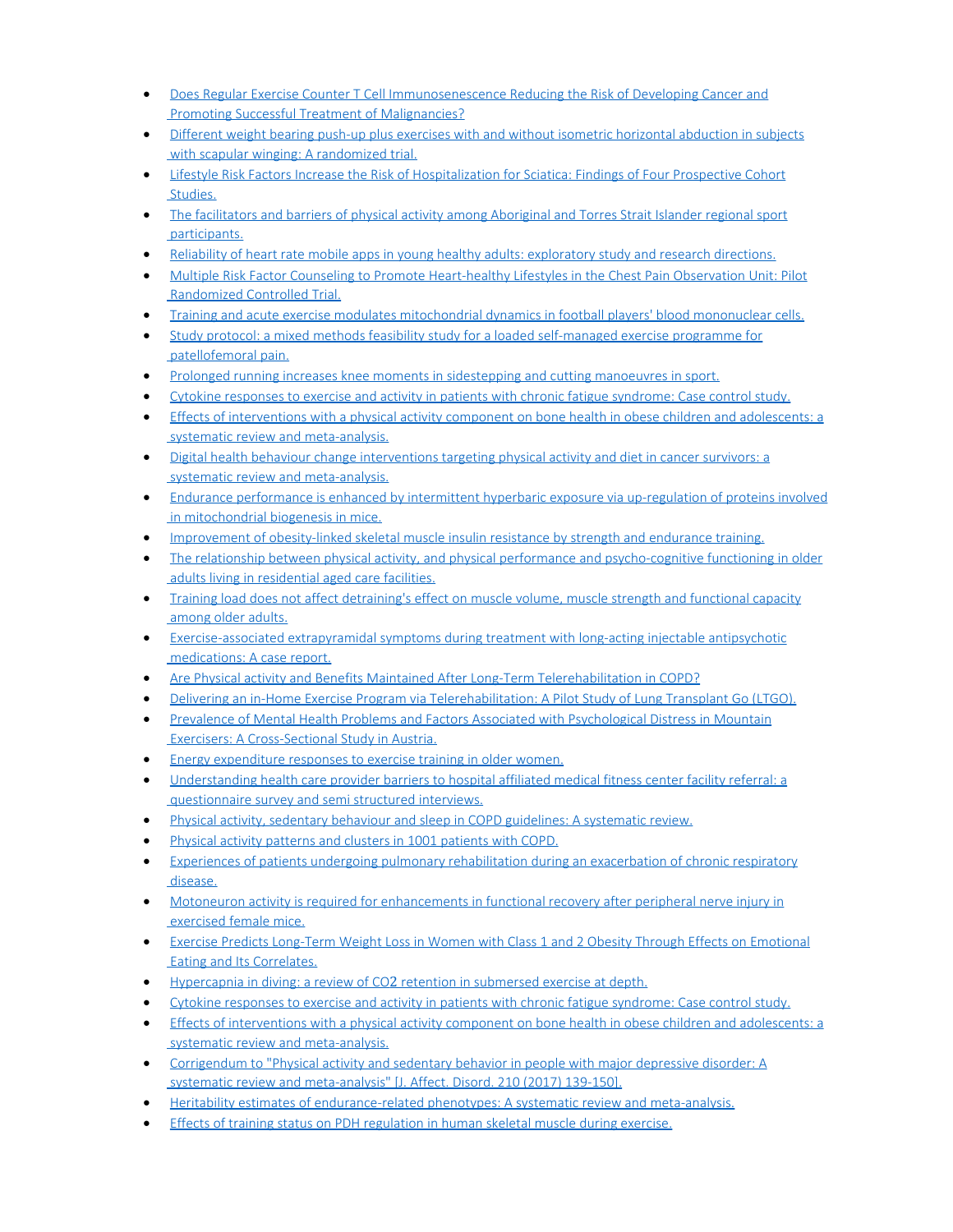- [Activity Demands During Multi-Directional Team Sports: A Systematic Review.](http://www.ncbi.nlm.nih.gov/pubmed/28801751)
- · [Association between pregravid physical activity and family history of stroke and risk of stillbirth: population](http://www.ncbi.nlm.nih.gov/pubmed/28801430)[based cohort study.](http://www.ncbi.nlm.nih.gov/pubmed/28801430)
- · [Systematic review of preoperative physical activity and its impact on postcardiac surgical outcomes.](http://www.ncbi.nlm.nih.gov/pubmed/28801404)
- · [PGC-1a in aging and lifelong exercise training-mediated regulation of UPR in mouse liver.](http://www.ncbi.nlm.nih.gov/pubmed/28801170)
- The influence of 3 [months of physical exercises and verbal stimulation on functional efficiency and use of free](http://www.ncbi.nlm.nih.gov/pubmed/28800755)  [time in an older population under institutional care: study protocol for a randomized controlled trial.](http://www.ncbi.nlm.nih.gov/pubmed/28800755)
- · [Effects of Exercise on Cognitive Function in Older People with Dementia: A Randomized Controlled Trial.](http://www.ncbi.nlm.nih.gov/pubmed/28800328)
- [An investigation into regional medical practitioners' knowledge of exercise during pregnancy guidelines.](http://www.ncbi.nlm.nih.gov/pubmed/28800191)
- · [The Effect of Intelligent Physical Exercise Training on Sickness Presenteeism and Absenteeism Among Office](http://www.ncbi.nlm.nih.gov/pubmed/28800039) **Workers**
- · [Longitudinal Effects of Personality on Physical Activity Among College Students: Examining Executive Function as](http://www.ncbi.nlm.nih.gov/pubmed/28799886)  [a Potential Moderator.](http://www.ncbi.nlm.nih.gov/pubmed/28799886)
- · [Exercise leads to unfavourable cardiac remodelling and enhanced metabolic homeostasis in obese mice with](http://www.ncbi.nlm.nih.gov/pubmed/28801668)  [cardiac and skeletal muscle autophagy deficiency.](http://www.ncbi.nlm.nih.gov/pubmed/28801668)
- · [Effectiveness of Resistance Circuit-Based Training for Maximum Oxygen Uptake and Upper-Body One-Repetition](http://www.ncbi.nlm.nih.gov/pubmed/28822112)  [Maximum Improvements: A Systematic Review and Meta-Analysis.](http://www.ncbi.nlm.nih.gov/pubmed/28822112)
- · [Transcriptomic and epigenetic regulation of disuse atrophy and the return to activity in skeletal muscle.](http://www.ncbi.nlm.nih.gov/pubmed/28821632)
- · [Effect of a Behavioral Intervention Strategy for Adoption and Maintenance of a Physically Active Lifestyle: The](http://www.ncbi.nlm.nih.gov/pubmed/28821576)  [Italian Diabetes and Exercise Study \(IDES\) 2: A Randomized Controlled Trial.](http://www.ncbi.nlm.nih.gov/pubmed/28821576)
- · [Targeting miR-423-5p Reverses Exercise Training-Induced HCN4 Channel Remodeling and Sinus Bradycardia.](http://www.ncbi.nlm.nih.gov/pubmed/28821541)
- · [Physical ExeRcise Following Esophageal Cancer Treatment \(PERFECT\) study: design of a randomized controlled](http://www.ncbi.nlm.nih.gov/pubmed/28821284)  [trial.](http://www.ncbi.nlm.nih.gov/pubmed/28821284)
- · [Kinematic And Neuromuscular Measures Of Intensity During Plyometric Jumps.](http://www.ncbi.nlm.nih.gov/pubmed/28820857)
- · [Effectiveness of a 16-Week High-Intensity Cardioresistance Training Program in Adults.](http://www.ncbi.nlm.nih.gov/pubmed/28820847)
- · [Noninvasive Assessment of Skeletal Muscle Myosin Heavy Chain Expression in Trained and Untrained Men.](http://www.ncbi.nlm.nih.gov/pubmed/28820846)
- · [Circulating extracellular vesicles in the aging process: impact of aerobic exercise.](http://www.ncbi.nlm.nih.gov/pubmed/28819811)
- [The effects of 8 weeks voluntary wheel running on the contractile performance of isolated locomotory \(soleus\)](http://www.ncbi.nlm.nih.gov/pubmed/28819051)  [and respiratory \(diaphragm\) skeletal muscle during early ageing.](http://www.ncbi.nlm.nih.gov/pubmed/28819051)
- [Can exercise training counteract doxorubicin-induced oxidative damage of testis proteome?](http://www.ncbi.nlm.nih.gov/pubmed/28818578)
- [The association between bouted and non-bouted physical activity on retinopathy prevalence.](http://www.ncbi.nlm.nih.gov/pubmed/28818533)
- · [A similar pro/anti-inflammatory cytokine balance is present in the airways of competitive athletes and non](http://www.ncbi.nlm.nih.gov/pubmed/28822267)[exercising asthmatics.](http://www.ncbi.nlm.nih.gov/pubmed/28822267)
- · [Use of an Exercise Technology in Post-Acute Care of a Skilled Nursing Facility: A Feasibility Study.](http://www.ncbi.nlm.nih.gov/pubmed/28843523)
- · [Glucose effectiveness, but not insulin sensitivity, is improved after short-term interval training in individuals with](http://www.ncbi.nlm.nih.gov/pubmed/28842722)  [type 2 diabetes mellitus: a controlled, randomised, crossover trial.](http://www.ncbi.nlm.nih.gov/pubmed/28842722)
- · [Exercise and Diabetes: A Narrative Review.](http://www.ncbi.nlm.nih.gov/pubmed/28842107)
- · [Effect of classroom-based physical activity interventions on academic and physical activity outcomes: a](http://www.ncbi.nlm.nih.gov/pubmed/28841890)  [systematic review and meta-analysis.](http://www.ncbi.nlm.nih.gov/pubmed/28841890)
- · [Effect of instructions on EMG during the bench press in trained and untrained males.](http://www.ncbi.nlm.nih.gov/pubmed/28841536)
- · [Physical activity and change in fasting glucose and HbA1c: a quantitative meta-analysis of randomized trials.](http://www.ncbi.nlm.nih.gov/pubmed/28840356)
- · [Closed-loop glucose control in young people with type 1 diabetes during and after unannounced physical](http://www.ncbi.nlm.nih.gov/pubmed/28840263)  [activity: a randomised controlled crossover trial.](http://www.ncbi.nlm.nih.gov/pubmed/28840263)
- [Piezo1 channels sense whole body physical activity to reset cardiovascular homeostasis and enhance](http://www.ncbi.nlm.nih.gov/pubmed/28839146)  [performance.](http://www.ncbi.nlm.nih.gov/pubmed/28839146)
- · [Rethinking exercise identity: a qualitative study of physically inactive cancer patients' transforming process](http://www.ncbi.nlm.nih.gov/pubmed/28838897) while undergoing chemotherapy.
- · [Smartphone-Enabled Health Coaching Intervention \(iMOVE\) to Promote Long-Term Maintenance of Physical](http://www.ncbi.nlm.nih.gov/pubmed/28838886)  [Activity in Breast Cancer Survivors: Protocol for a Feasibility Pilot Randomized Controlled Trial.](http://www.ncbi.nlm.nih.gov/pubmed/28838886)
- [The Effect of Physical Activity Interventions on Children's Cognition and Metacognition: A](http://www.ncbi.nlm.nih.gov/pubmed/28838577) Systematic Review and [Meta-Analysis.](http://www.ncbi.nlm.nih.gov/pubmed/28838577)
- · [Ventilatory response to carbon monoxide during exercise in hypoxia and hypercapnia.](http://www.ncbi.nlm.nih.gov/pubmed/28843676)